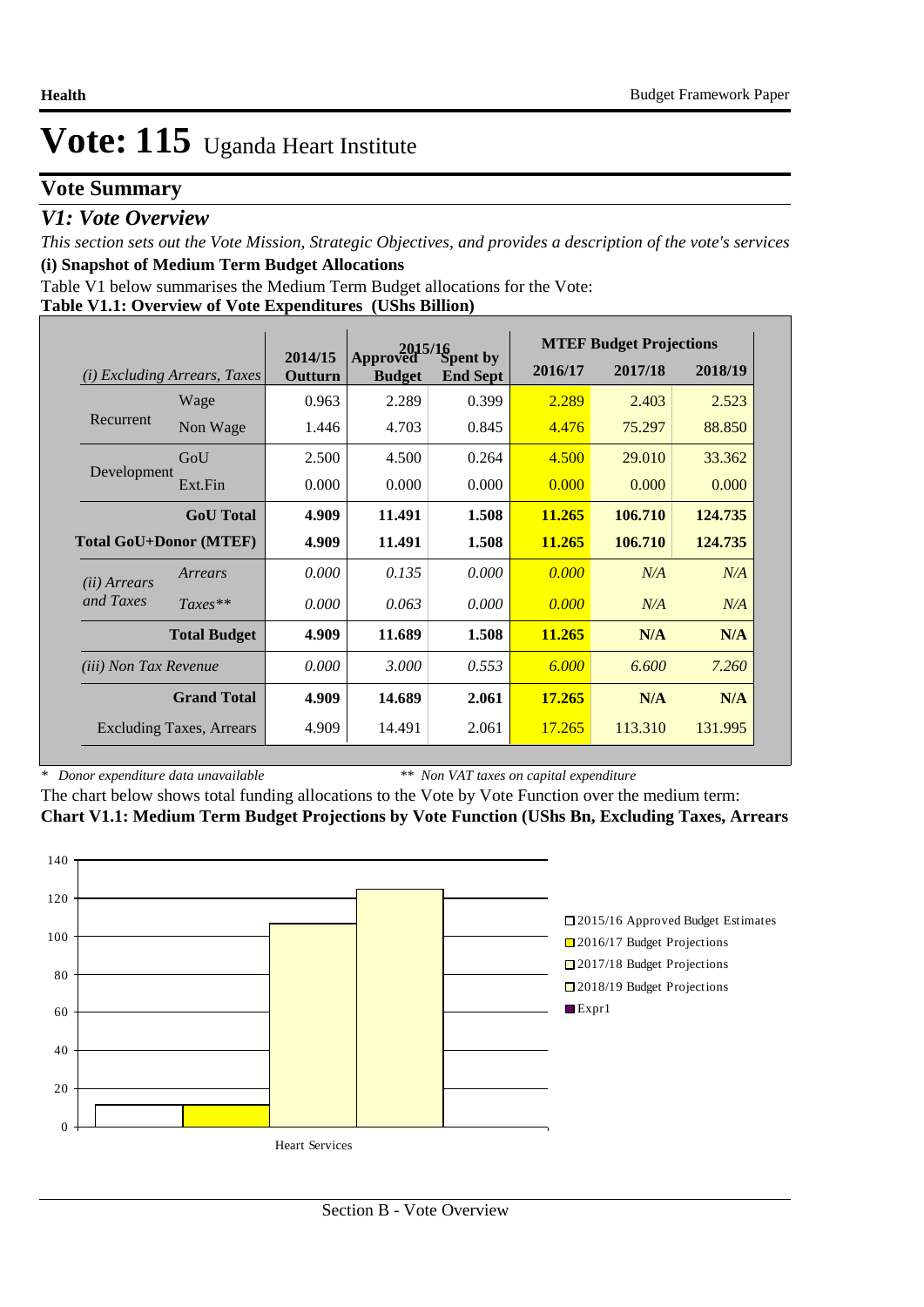### **Vote Summary**

#### **(ii) Vote Mission Statement**

#### The Vote's Mission Statement is:

*The Uganda Heart Institute exists to serve as a center of excellence for the provision of comprehensive medical services to patients with cardiovascular and thoracic diseases and to offer opportunity for research and training in cardiovascular and thoracic medicine at an affordable cost so as to facilitate service delivery and enable continuous development of the institute*

#### **(iii) Vote Outputs which Contribute to Priority Sector Outcomes**

The table below sets out the vote functions and outputs delivered by the vote which the sector considers as contributing most to priority sector outcomes.

#### **Table V1.2: Sector Outcomes, Vote Functions and Key Outputs**

| $\frac{1}{2}$ and $\frac{1}{2}$ and $\frac{1}{2}$ . The contract of $\frac{1}{2}$ and $\frac{1}{2}$ and $\frac{1}{2}$ and $\frac{1}{2}$ and $\frac{1}{2}$ |                                                                            |                                                                                                   |  |  |  |  |  |
|-----------------------------------------------------------------------------------------------------------------------------------------------------------|----------------------------------------------------------------------------|---------------------------------------------------------------------------------------------------|--|--|--|--|--|
| <b>Sector Outcome 1:</b>                                                                                                                                  | <b>Sector Outcome 2:</b>                                                   | <b>Sector Outcome 3:</b>                                                                          |  |  |  |  |  |
| Increased deliveries in health facilities                                                                                                                 | Children under one year old protected<br>against life threatening diseases | Health facilities receive adequate stocks<br>of essential medicines and health<br>supplies (EMHS) |  |  |  |  |  |
| Vote Function: 08 58 Heart Services                                                                                                                       |                                                                            |                                                                                                   |  |  |  |  |  |
| <b>Outputs Contributing to Outcome 1:</b>                                                                                                                 | <b>Outputs Contributing to Outcome 2:</b>                                  | <b>Outputs Contributing to Outcome 3:</b>                                                         |  |  |  |  |  |
| None                                                                                                                                                      | <b>Outputs Provided</b><br>085803 Heart Outreach Services                  | None                                                                                              |  |  |  |  |  |
|                                                                                                                                                           |                                                                            |                                                                                                   |  |  |  |  |  |

### *V2: Past Vote Performance and Medium Term Plans*

*This section describes past and future vote performance, in terms of key vote outputs and plans to address sector policy implementation issues.* 

#### **(i) Past and Future Planned Vote Outputs**

#### *2014/15 Performance*

The Cardiac Catheterization facility and the dedicated operating theatre for heart surgery equiped with specialised machinery and equipment. Cath-lab consumables procured. CCTV cameras installed. Specialised equipment and machinery procured

#### *Preliminary 2015/16 Performance*

The plan for FY 2014/15 is to fully operationalise the cardiac catheterization facility and the heart surgery theatre.The Institute will carry out 100 Open Heart surgeries, 250 Closed Heart surgeries, 12,000 Echos, 11,000 ECG's, 260 Stress tests, 500 ICU/CCU contacts, 400 Cath-lab contacts, 100 Pacemakers, 200 Holter monitoring, 15,000 Lab tests, 1,200 X-rays. The institute will also undertake outreach and support supervision visits to 14 Regional Referral Hospitals and one general hospital (Kiwoko) and 120 to specialised groups. Transport will be procured to support this programme. It will collect data on hear related cases, prepare 4 proposals and 2 publications. Besides conducting research the UHI will continue training of super specialists at fellowship level with the goal of eventually averting the high expense of sending them abroad where hands on is not guaranteed as compared to when they are trained locally with full access to patients.

#### **Table V2.1: Past and 2016/17 Key Vote Outputs\***

| <i>Vote, Vote Function</i><br>Key Output  | <b>Approved Budget and</b><br><b>Planned outputs</b> | 2015/16<br><b>Spending and Outputs</b><br><b>Achieved by End Sept</b> | 2016/17<br><b>Proposed Budget and</b><br><b>Planned Outputs</b> |
|-------------------------------------------|------------------------------------------------------|-----------------------------------------------------------------------|-----------------------------------------------------------------|
| Vote: 115 Uganda Heart Institute          |                                                      |                                                                       |                                                                 |
| <b>Vote Function: 0858 Heart Services</b> |                                                      |                                                                       |                                                                 |
| Output: 085801                            | <b>Heart Research</b>                                |                                                                       |                                                                 |
| Description of Outputs:                   | 5.4 proposals done                                   | 1. 2 proposals done                                                   | Prepare 4 proposals on<br>rheumatic heart disease. Publish      |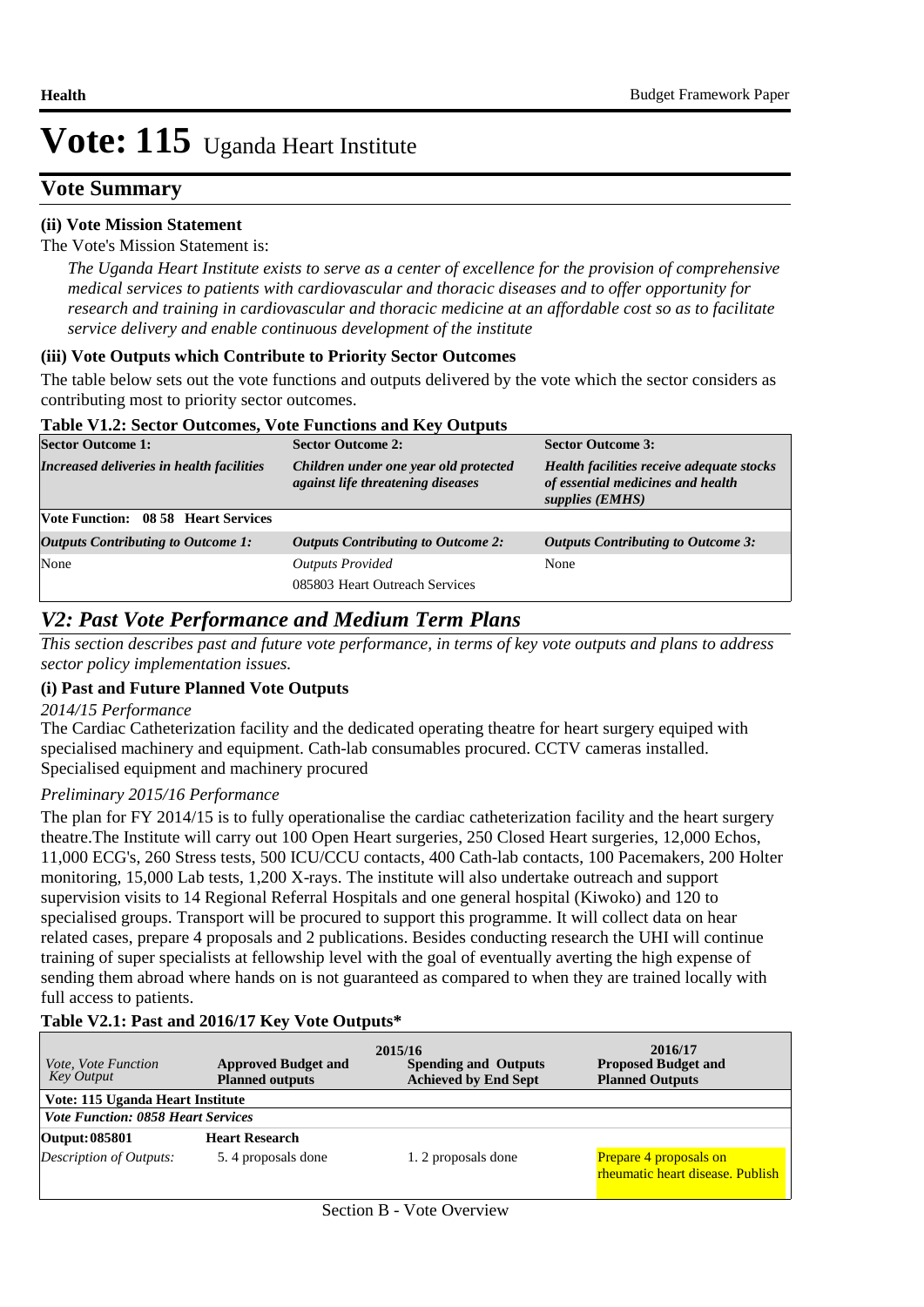## **Vote Summary**

| Vote, Vote Function<br><b>Key Output</b>              | <b>Approved Budget and</b><br><b>Planned outputs</b>                                                                                                                                                                                                                                                                                                                                                                                                         | 2015/16      | <b>Spending and Outputs</b><br><b>Achieved by End Sept</b>                                                                                                                                                                                                                                                                                                                                                                                                                                                                                                                                                                                                                                                                                                                                   |              | 2016/17<br><b>Proposed Budget and</b><br><b>Planned Outputs</b>                                                                                                                                                                                                                                                                                                                                                                                                                                                                                                                                                                                                                                                             |          |
|-------------------------------------------------------|--------------------------------------------------------------------------------------------------------------------------------------------------------------------------------------------------------------------------------------------------------------------------------------------------------------------------------------------------------------------------------------------------------------------------------------------------------------|--------------|----------------------------------------------------------------------------------------------------------------------------------------------------------------------------------------------------------------------------------------------------------------------------------------------------------------------------------------------------------------------------------------------------------------------------------------------------------------------------------------------------------------------------------------------------------------------------------------------------------------------------------------------------------------------------------------------------------------------------------------------------------------------------------------------|--------------|-----------------------------------------------------------------------------------------------------------------------------------------------------------------------------------------------------------------------------------------------------------------------------------------------------------------------------------------------------------------------------------------------------------------------------------------------------------------------------------------------------------------------------------------------------------------------------------------------------------------------------------------------------------------------------------------------------------------------------|----------|
|                                                       | 6. 2 publications done                                                                                                                                                                                                                                                                                                                                                                                                                                       |              | 2. 2 publications done                                                                                                                                                                                                                                                                                                                                                                                                                                                                                                                                                                                                                                                                                                                                                                       |              | 4 reports on rheumatic heart                                                                                                                                                                                                                                                                                                                                                                                                                                                                                                                                                                                                                                                                                                |          |
|                                                       |                                                                                                                                                                                                                                                                                                                                                                                                                                                              |              |                                                                                                                                                                                                                                                                                                                                                                                                                                                                                                                                                                                                                                                                                                                                                                                              |              | disease                                                                                                                                                                                                                                                                                                                                                                                                                                                                                                                                                                                                                                                                                                                     |          |
| Output Cost: UShs Bn:                                 |                                                                                                                                                                                                                                                                                                                                                                                                                                                              | 1.122        | UShs Bn:                                                                                                                                                                                                                                                                                                                                                                                                                                                                                                                                                                                                                                                                                                                                                                                     | 0.287        | <b>UShs Bn:</b>                                                                                                                                                                                                                                                                                                                                                                                                                                                                                                                                                                                                                                                                                                             | 0.926    |
| <b>Output: 085802</b>                                 | <b>Heart Care Services</b>                                                                                                                                                                                                                                                                                                                                                                                                                                   |              |                                                                                                                                                                                                                                                                                                                                                                                                                                                                                                                                                                                                                                                                                                                                                                                              |              |                                                                                                                                                                                                                                                                                                                                                                                                                                                                                                                                                                                                                                                                                                                             |          |
| Description of Outputs:                               | 1.100 Open heart surgeries<br>performed<br>surgeries performed<br>3.12,000 Echos done -<br>4. 11,000 ECGs performed<br>5. 260 Stress tests Conducted<br>6. 500 CCU /ICU Admissions<br>done<br>7.400 Cath-lab contacts done<br>8-100 pacemaker programming<br>done<br>9. 200 Holter monitoring<br>conducted<br>10. 15,000 Laboratory<br>investigations done<br>$11.1,200$ X-rays done<br>12. Facilitation of expatriates<br>for short term transfer of skills |              | 1.28 Open heart surgeries<br>performed<br>2. 31 Closed heart and thoracic<br>2. 250 Closed heart and thoracic surgeries performed<br>3. 2594 Echos done -<br>4. 2,614 ECGs performed<br>5.43 Stress tests Conducted<br>6. 258 CCU /ICU Admissions<br>done<br>7.95 Cath-lab contacts done<br>8-16 pacemaker programming<br>done<br>9.36 Holter monitoring<br>conducted<br>10.7,680 Laboratory<br>investigations done<br>11.368 X-rays done<br>12. Facilitation of expatriates<br>for short term transfer of skills<br>to local cardiologists and<br>surgeons for heart surgeries.<br>13. 2 Cath-lab and surgical staff<br>trained in cardiology and<br>cardiothoracic surgery.<br>14. Gas Infrustructure<br>maintenance, Cath-lab, ICU and<br>surgical machinery and<br>equipment maintained. |              | 1.100 Open heart surgeries<br>performed<br>2.500 Closed heart and thoracic<br>surgeries and cath-lab<br>procedures performed<br>3.12,000 Echos done -<br>4. 11,000 ECGs performed<br>5. 260 Stress tests Conducted<br>6. 500 CCU /ICU Admissions<br>done<br>7. 100 pacemaker programming<br>done<br>8. 200 Holter monitoring<br>conducted<br>9. 21,000 Laboratory<br>investigations done<br>10.1,200 X-rays<br>done.<br>out patients attended to<br>11. Facilitation of three<br>(3) expatriates for short term<br>transfer of skills to local<br>cardiologists and surgeons for<br>heart surgeries.<br>12. 2 Cath-lab and surgical staff<br>trained in cardiology and<br>cardiothoracic surgery.<br>13. Gas Infrastructure | 11.16500 |
|                                                       | to local cardiologists and<br>surgeons for heart surgeries.<br>13.2 Cath-lab and surgical staff<br>trained in cardiology and<br>cardiothoracic surgery.<br>14. Gas Infrustructure<br>maintenance, Cath-lab, ICU and                                                                                                                                                                                                                                          |              |                                                                                                                                                                                                                                                                                                                                                                                                                                                                                                                                                                                                                                                                                                                                                                                              |              | maintenance, Cath-lab, ICU and<br>surgical implants, devices and<br>consumables procured.                                                                                                                                                                                                                                                                                                                                                                                                                                                                                                                                                                                                                                   |          |
| Performance Indicators:                               | surgical implants, devices and<br>consumables procured.                                                                                                                                                                                                                                                                                                                                                                                                      |              |                                                                                                                                                                                                                                                                                                                                                                                                                                                                                                                                                                                                                                                                                                                                                                                              |              |                                                                                                                                                                                                                                                                                                                                                                                                                                                                                                                                                                                                                                                                                                                             |          |
| No. of Thoracic and Closed<br><b>Heart Operations</b> | 250                                                                                                                                                                                                                                                                                                                                                                                                                                                          |              | 31                                                                                                                                                                                                                                                                                                                                                                                                                                                                                                                                                                                                                                                                                                                                                                                           |              | 500                                                                                                                                                                                                                                                                                                                                                                                                                                                                                                                                                                                                                                                                                                                         |          |
| No. of Open heart operations 100                      |                                                                                                                                                                                                                                                                                                                                                                                                                                                              |              | 28                                                                                                                                                                                                                                                                                                                                                                                                                                                                                                                                                                                                                                                                                                                                                                                           |              | <b>100</b>                                                                                                                                                                                                                                                                                                                                                                                                                                                                                                                                                                                                                                                                                                                  |          |
| No. of Outpatients                                    | 15000                                                                                                                                                                                                                                                                                                                                                                                                                                                        |              | 4241                                                                                                                                                                                                                                                                                                                                                                                                                                                                                                                                                                                                                                                                                                                                                                                         |              | 16500                                                                                                                                                                                                                                                                                                                                                                                                                                                                                                                                                                                                                                                                                                                       |          |
| Output Cost: UShs Bn:                                 |                                                                                                                                                                                                                                                                                                                                                                                                                                                              | 6.776        | UShs Bn:                                                                                                                                                                                                                                                                                                                                                                                                                                                                                                                                                                                                                                                                                                                                                                                     | 0.772        | <b>UShs Bn:</b>                                                                                                                                                                                                                                                                                                                                                                                                                                                                                                                                                                                                                                                                                                             | 6.060    |
| <b>Output: 085803</b>                                 | <b>Heart Outreach Services</b>                                                                                                                                                                                                                                                                                                                                                                                                                               |              |                                                                                                                                                                                                                                                                                                                                                                                                                                                                                                                                                                                                                                                                                                                                                                                              |              |                                                                                                                                                                                                                                                                                                                                                                                                                                                                                                                                                                                                                                                                                                                             |          |
| Description of Outputs:                               | Support supervission provided<br>$\mathsf{to}$ :<br>referral hospitals                                                                                                                                                                                                                                                                                                                                                                                       | -14 regional | Support supervission provided<br>$\mathsf{to}$ :<br>referral hospitals                                                                                                                                                                                                                                                                                                                                                                                                                                                                                                                                                                                                                                                                                                                       | -14 regional | Support supervision provided<br>$\mathsf{to}$ :<br>-14 regional referral hospitals                                                                                                                                                                                                                                                                                                                                                                                                                                                                                                                                                                                                                                          |          |
|                                                       | - Heart care support and                                                                                                                                                                                                                                                                                                                                                                                                                                     |              | - Heart care support and                                                                                                                                                                                                                                                                                                                                                                                                                                                                                                                                                                                                                                                                                                                                                                     |              | - Heart care support and                                                                                                                                                                                                                                                                                                                                                                                                                                                                                                                                                                                                                                                                                                    |          |

Section B - Vote Overview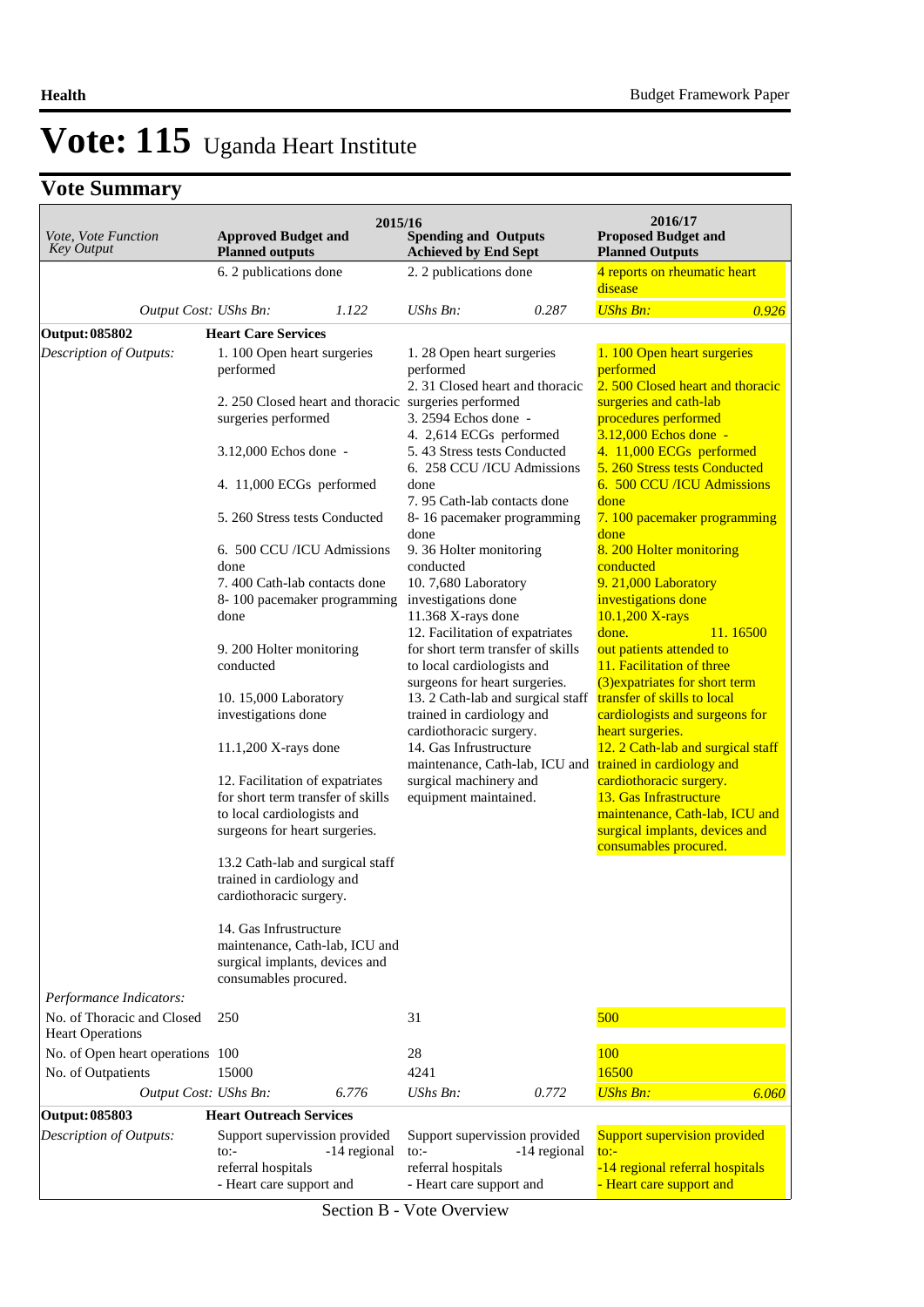### **Vote Summary**

| <i>Vote, Vote Function</i><br><b>Key Output</b> | <b>Approved Budget and</b><br><b>Planned outputs</b> | 2015/16 | <b>Spending and Outputs</b><br><b>Achieved by End Sept</b> |       | 2016/17<br><b>Proposed Budget and</b><br><b>Planned Outputs</b>                                    |        |
|-------------------------------------------------|------------------------------------------------------|---------|------------------------------------------------------------|-------|----------------------------------------------------------------------------------------------------|--------|
|                                                 | education provided to 120                            |         | education provided to 120                                  |       | education provided to 120                                                                          |        |
| Performance Indicators:                         |                                                      |         |                                                            |       | specialised groups (e.g Schools) specialised groups (e.g Schools) specialised groups (e.g Schools) |        |
| No. of outreach visits                          | 134                                                  |         | 34                                                         |       | 134                                                                                                |        |
| <i>Output Cost: UShs Bn:</i>                    |                                                      | 0.048   | UShs $Bn$ :                                                | 0.011 | <b>UShs Bn:</b>                                                                                    | 0.198  |
| <b>Vote Function Cost</b>                       | $UShs Bn$ :                                          |         | 14.689 UShs Bn:                                            |       | 1.508 UShs Bn:                                                                                     | 17.265 |
| <b>Cost of Vote Services:</b>                   | UShs $B_n$ :                                         |         | 14.491 <i>UShs Bn:</i>                                     |       | 1.508 <i>UShs Bn</i> :                                                                             | 17.265 |

*\* Excluding Taxes and Arrears*

#### *2016/17 Planned Outputs*

- 1. 100 Open heart surgeries performed
- 2. 500 Closed heart and thoracic surgeries and cath-lab procedures performed
- 3.12,000 Echos done -
- 4. 11,000 ECGs performed
- 5. 260 Stress tests Conducted
- 6. 500 CCU /ICU Admissions done
- 7. 100 pacemaker programming done
- 8. 200 Holter monitoring conducted
- 9. 21,000 Laboratory investigations done

10.1,200 X-rays done

11. Facilitation of three (3)expatriates for short term transfer of skills to local cardiologists and surgeons for heart surgeries.

12. 2 Cath-lab and surgical staff trained in cardiology and cardiothoracic surgery.

13. Gas Infrastructure maintenance, Cath-lab, ICU and surgical implants, devices and consumables procured.

#### **Table V2.2: Past and Medum Term Key Vote Output Indicators\***

| <i>Vote Function Key Output</i>          |                           | 2015/16                 |                                      |         | <b>MTEF Projections</b> |         |  |
|------------------------------------------|---------------------------|-------------------------|--------------------------------------|---------|-------------------------|---------|--|
| <b>Indicators and Costs:</b>             | 2014/15<br><b>Outturn</b> | Approved<br><b>Plan</b> | <b>Outturn by</b><br><b>End Sept</b> | 2016/17 | 2017/18                 | 2018/19 |  |
| Vote: 115 Uganda Heart Institute         |                           |                         |                                      |         |                         |         |  |
| <b>Vote Function:0858 Heart Services</b> |                           |                         |                                      |         |                         |         |  |
| No. of Open heart operations             |                           | 100                     | 28                                   | 100     | 150                     | 150     |  |
| No. of Outpatients                       |                           | 15000                   | 4241                                 | 16500   | 16500                   | 16500   |  |
| No. of Thoracic and Closed Heart         |                           | 250                     | 31                                   | 500     | 600                     | 600     |  |
| <b>Operations</b>                        |                           |                         |                                      |         |                         |         |  |
| No. of outreach visits                   |                           | 134                     | 34                                   | 134     | 134                     | 134     |  |
| <i>Vote Function Cost (UShs bn)</i>      | 4.909                     | 14.491                  | 1.508                                | 17.265  | 113.310                 | 131.995 |  |
| <b>Cost of Vote Services (UShs Bn)</b>   | 4.909                     | 14.491                  | 1.508                                | 17.265  | 113.310                 | 131.995 |  |

#### *Medium Term Plans*

Recruitment of medical and non-medical staff, acquiring a new home to solve the acute space shortage. Perform 1000 heart surgeries, Perform 20,000 Echos done, Perform 20,000 ECGs, Conduct 500 Strees tests, 360 ICU admissions, 500 CCU admissions, Perform 400 Holter analysis. 20,000 OPD attended, perform 2,000 X-rays, perform 10,000 laboratory investigations. Train superspecialised personnel and facilitate regional support supervision.

#### **(ii) Efficiency of Vote Budget Allocations**

Timely procurements, executing the budget in line with the Public Finance Management Act (2015),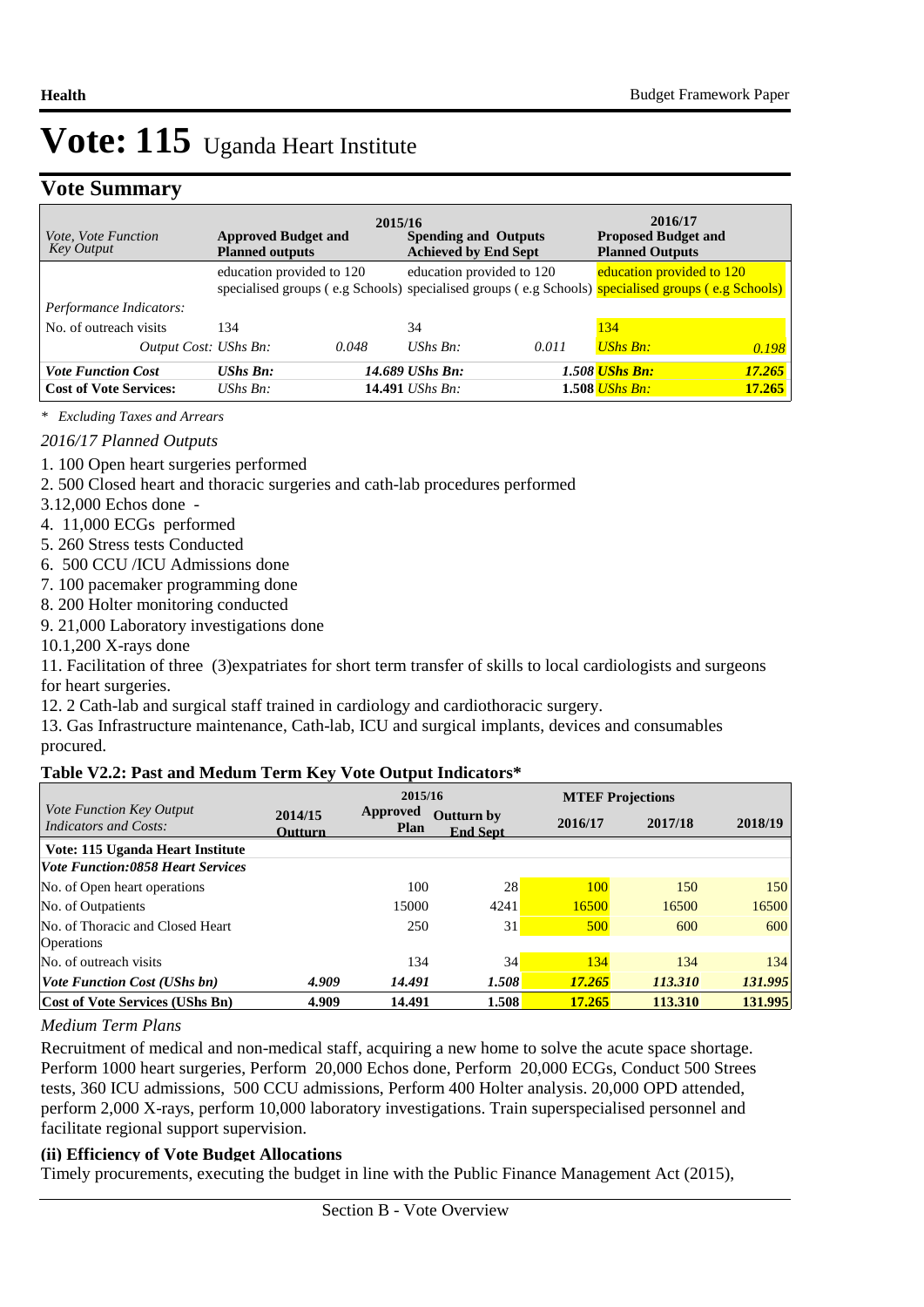### **Vote Summary**

strengthening the internal control mechanisms.

#### **Table V2.3: Allocations to Key Sector and Service Delivery Outputs over the Medium Term**

|                                 | $(i)$ Allocation (Shs Bn) |                                 |      | $(ii)$ % Vote Budget |         |         |                                 |         |
|---------------------------------|---------------------------|---------------------------------|------|----------------------|---------|---------|---------------------------------|---------|
| <b>Billion Uganda Shillings</b> |                           | 2015/16 2016/17 2017/18 2018/19 |      |                      |         |         | 2015/16 2016/17 2017/18 2018/19 |         |
| <b>Key Sector</b>               | $0.0^{\circ}$             | 0.2                             | 0.1  | 0.1                  | $0.3\%$ | $1.1\%$ | $0.1\%$                         | $0.1\%$ |
| Service Delivery                | 7.9                       | 7.2                             | 10.4 | 11.4                 | 54.8%   | 41.6%   | $9.2\%$                         | 8.6%    |

The provision of super specialist cardiac services like open heart surgery and cath-lab interventions is very expensive due to The very wide range of highly specific inputs in the cath-lab, operating theatre, ICC/CCU and the diagnostic units. These include anaesthetic machine, echo machine, Intriotic machine,Invasive cardiac monitor, Syringe pumps, Ventilators, Cardiac beds, Infusion pumps and others. The cath-lab costs UDS 2M. The compound unit cost per open heart surgery is USD 7,500 while closed hear surgery is USD 1,000. N.B This is three times lower than the cost of USD 20,000 spent per open heart surgery abroad. Other benefits of performing surgeries locally besides cost saving and national pride include; promotion teaching/training/mentoring, promotion of research and capacity development for sustainability.

#### **Table V2.4: Key Unit Costs of Services Provided and Services Funded (Shs '000)**

| <b>Unit Cost</b><br><b>Description</b>   | Actual<br>2014/15 | <b>Planned</b><br>2015/16 | <b>Actual</b><br>by Sept | <b>Proposed</b><br>2016/17 | <b>Costing Assumptions and Reasons for</b><br>any Changes and Variations from Plan |
|------------------------------------------|-------------------|---------------------------|--------------------------|----------------------------|------------------------------------------------------------------------------------|
|                                          |                   |                           |                          |                            |                                                                                    |
| <i>Vote Function:0858 Heart Services</i> |                   |                           |                          |                            |                                                                                    |
| Open Heart surgery cost                  | 2.000             | 2.000                     | 2.071                    | 2.000                      | Provisional estimate per inpatient<br>operation                                    |
| Closed Heart Surgery<br>cost             | 2.060             | 2.060                     | 2.060                    | 2.060                      | Infationery tendencies were factored in<br>the cost                                |

#### **(iii) Vote Investment Plans**

The funding allocated to capital purchases over the medium term is targeted for the re-equipping of the ICU/CCU units for post-operation care with specialised machinary and equipment (2.550b) and purchase ICT equipment and office furn. (800m), Motor vehicle equipment (450m).and 400M for Engineering and design.

#### **Table V2.5: Allocations to Capital Investment over the Medium Term**

|                                           | $(i)$ Allocation (Shs Bn) |                                 |       | $(ii)$ % Vote Budget |           |          |                                 |          |
|-------------------------------------------|---------------------------|---------------------------------|-------|----------------------|-----------|----------|---------------------------------|----------|
| <b>Billion Uganda Shillings</b>           |                           | 2015/16 2016/17 2017/18 2018/19 |       |                      |           |          | 2015/16 2016/17 2017/18 2018/19 |          |
| Consumption Expendture (Outputs Provided) | 10.0                      | <b>12.8</b>                     | 13.5  | 15.5                 | 68.9%     | $73.9\%$ | $11.9\%$                        | $11.7\%$ |
| Investment (Capital Purchases)            | 4.5                       | 4.5                             | 99.9  | 116.5                | $31.1\%$  | $26.1\%$ | 88.1%                           | 88.3%    |
| <b>Grand Total</b>                        | 14.5                      | <b>17.3</b>                     | 113.3 | 132.0                | $100.0\%$ |          | 100.0% 100.0% 100.0%            |          |

The Institute will continue to equip, wards units, ICU/CCU CatheterisationLaboratory, Theatre and other core units with Assorted specialised machinery and equipment (UGX 2,550M), Motor vehicle, Computers and other ICT equipment and the UHI Strategic plan (UGX 2,450)

#### **Table V2.6: Major Capital Investments**

| <b>Project, Programme</b>                                             | 2015/16                                                                   |                                                                                         | 2016/17                                                                   |
|-----------------------------------------------------------------------|---------------------------------------------------------------------------|-----------------------------------------------------------------------------------------|---------------------------------------------------------------------------|
| <b>Vote Function Output</b><br><b>UShs Thousand</b>                   | <b>Approved Budget, Planned</b><br><b>Outputs (Quantity and Location)</b> | <b>Actual Expenditure and</b><br><b>Outputs by September</b><br>(Quantity and Location) | <b>Proposed Budget, Planned</b><br><b>Outputs (Quantity and Location)</b> |
| Project 1121 Uganda Heart Institute Project                           |                                                                           |                                                                                         |                                                                           |
| 085876 Purchase of Office<br>and ICT Equipment,<br>including Software | 2 Computers and 2 laptops<br>procured                                     | Documentation of procurement<br>process started                                         | 10 Computers and 5 laptops<br>procured                                    |
|                                                                       | 10 UPS procured.                                                          |                                                                                         | 10 UPS procured.                                                          |
|                                                                       | 2 Scanners and 2 printers                                                 |                                                                                         | 5 Scanners and printers                                                   |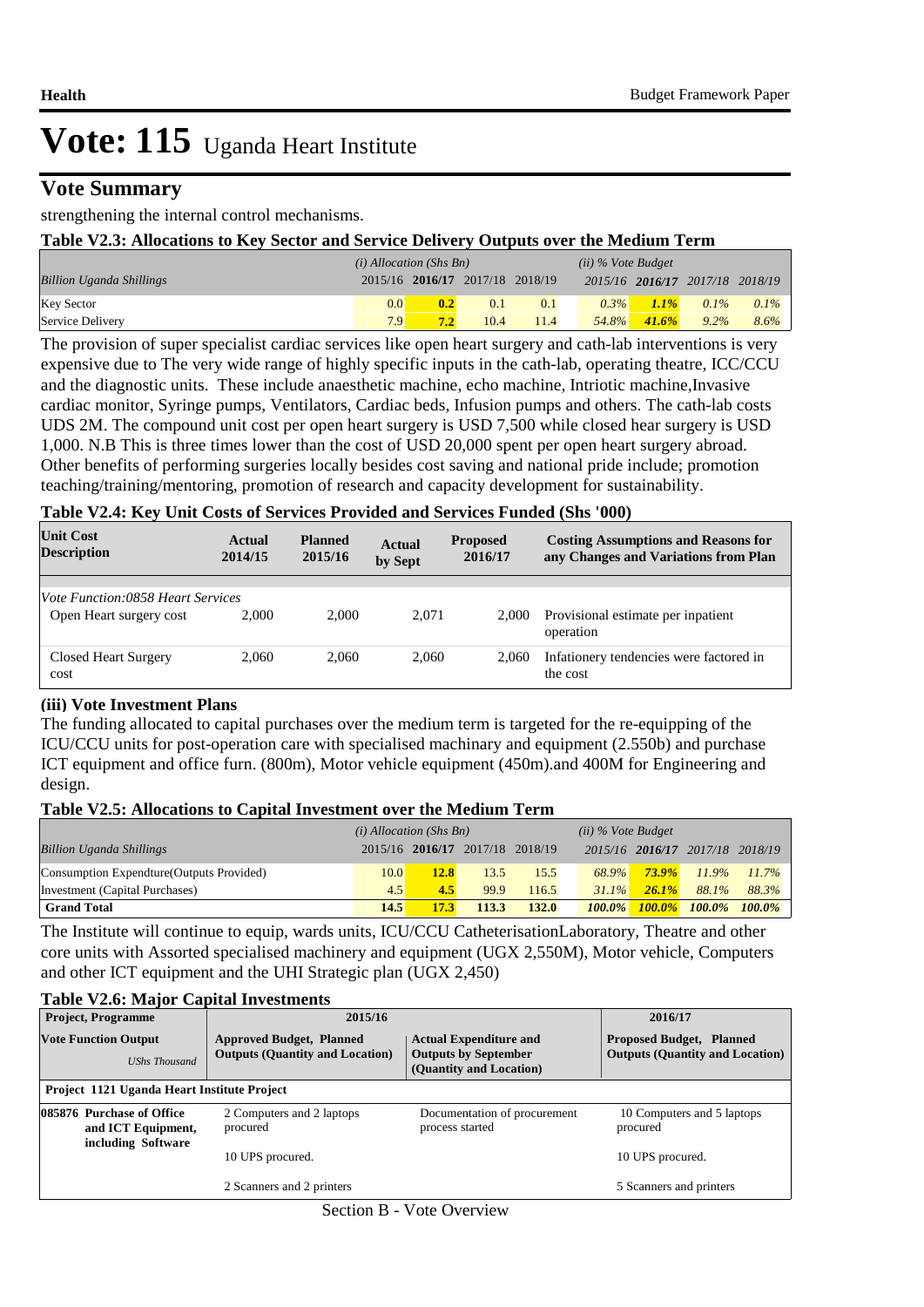|  | <b>Vote Summary</b> |  |
|--|---------------------|--|
|--|---------------------|--|

| ◡<br>Project, Programme                                              | 2015/16                                                                                                                                                                                                                                                                                                                                                            |                                                                                                                                                                                                                                               | 2016/17                                                                                                                                                                                                                                                                                                                                                                                                                                                                             |
|----------------------------------------------------------------------|--------------------------------------------------------------------------------------------------------------------------------------------------------------------------------------------------------------------------------------------------------------------------------------------------------------------------------------------------------------------|-----------------------------------------------------------------------------------------------------------------------------------------------------------------------------------------------------------------------------------------------|-------------------------------------------------------------------------------------------------------------------------------------------------------------------------------------------------------------------------------------------------------------------------------------------------------------------------------------------------------------------------------------------------------------------------------------------------------------------------------------|
| <b>Vote Function Output</b><br><b>UShs Thousand</b>                  | <b>Approved Budget, Planned</b><br><b>Outputs (Quantity and Location)</b>                                                                                                                                                                                                                                                                                          | <b>Actual Expenditure and</b><br><b>Outputs by September</b><br>(Quantity and Location)                                                                                                                                                       | <b>Proposed Budget, Planned</b><br><b>Outputs (Quantity and Location)</b>                                                                                                                                                                                                                                                                                                                                                                                                           |
|                                                                      | Other ICT Equipment.<br>Security gadgets and CCTV<br>upgrade procured                                                                                                                                                                                                                                                                                              |                                                                                                                                                                                                                                               | Soft ware for Records<br>Television, decorder, paediatric<br>mats with cartoons and other<br>accesories for Paed cardiology<br>procured.                                                                                                                                                                                                                                                                                                                                            |
|                                                                      |                                                                                                                                                                                                                                                                                                                                                                    |                                                                                                                                                                                                                                               | Other ICT Equipment.<br>Security gadgets and CCTV<br>upgrade procured                                                                                                                                                                                                                                                                                                                                                                                                               |
| <b>Total</b>                                                         | 200,000                                                                                                                                                                                                                                                                                                                                                            | 4,830                                                                                                                                                                                                                                         | 800,000                                                                                                                                                                                                                                                                                                                                                                                                                                                                             |
| <b>GoU</b> Development                                               | 200,000                                                                                                                                                                                                                                                                                                                                                            | 4,830                                                                                                                                                                                                                                         | 800,000                                                                                                                                                                                                                                                                                                                                                                                                                                                                             |
| <b>External Financing</b>                                            | 0                                                                                                                                                                                                                                                                                                                                                                  | $\theta$                                                                                                                                                                                                                                      | 0                                                                                                                                                                                                                                                                                                                                                                                                                                                                                   |
| 085877 Purchase of<br><b>Specialised</b><br>Machinery &<br>Equipment | Assorted specialised surgical<br>instruments, procedural<br>instruments, machinery and<br>equipment procured<br>-Cath-lab specialised equipment<br>and machinery procured.<br>-Ventilator Machine<br>-Infusion pumps procured.<br>-Blood gas analyser procured.<br>-Vital sign machine procured.<br>-Stress test machine procured.<br>-Heart Lung machine procured | 1 Blood Analyser Machine<br>procured.<br>- Three Infusion pumps Procured<br>- Three Syringe pumps procured<br>-1 Ventilator Machine procured<br>- Cathlab equipment and<br>Machinery procured<br>- Specialised surgical<br>equipment procured | Assorted specialised surgical<br>instruments, procedural<br>instruments, machinery and<br>equipment procured<br>-Cath-lab, adult and Paed<br>cardiology, laboratoty,<br>Perfusion, Phisiotherapy and<br>Anaesthesia deparments<br>assorted specialised equipment<br>and machinery procured.<br>-Ventilator Machine<br>-Infusion pumps procured.<br>-Blood gas analyser procured.<br>-Vital sign machine procured.<br>-Stress test machine procured.<br>-Heart Lung machine procured |
|                                                                      |                                                                                                                                                                                                                                                                                                                                                                    |                                                                                                                                                                                                                                               |                                                                                                                                                                                                                                                                                                                                                                                                                                                                                     |
| <b>Total</b>                                                         | 3,500,000                                                                                                                                                                                                                                                                                                                                                          | 214,357                                                                                                                                                                                                                                       | 2,550,000                                                                                                                                                                                                                                                                                                                                                                                                                                                                           |
| <b>GoU</b> Development                                               | 3,500,000                                                                                                                                                                                                                                                                                                                                                          | 214,357                                                                                                                                                                                                                                       | 2,550,000                                                                                                                                                                                                                                                                                                                                                                                                                                                                           |
| <b>External Financing</b>                                            | $\boldsymbol{\theta}$                                                                                                                                                                                                                                                                                                                                              | $\theta$                                                                                                                                                                                                                                      | $\theta$                                                                                                                                                                                                                                                                                                                                                                                                                                                                            |

#### **(iv) Vote Actions to improve Priority Sector Outomes**

The strategy is to increase our capacity to operate on the patients requiring heart surgery/cath-lab interventions at the Institute and reduce/ remove the need to reffer them abroad. Scalling up of training programme for super specialised skills, improving on the terms of service for super specialist staff to ensure their retainance. Preventive maintenance of the equipments, seeking accreditation of procurement of super specialist sundries, equipment, drugs and reagents from the PPDA. The future UHI project has been presented to IDB by Ministry of Finance, Planning and Economic Development.

#### **Table V2.7: Priority Vote Actions to Improve Sector Performance**

| <b>2015/16 Planned Actions:</b>     | 2015/16 Actions by Sept:                                                        | 2016/17 Planned Actions: | <b>MT Strategy:</b> |
|-------------------------------------|---------------------------------------------------------------------------------|--------------------------|---------------------|
|                                     | Sector Outcome 1: Increased deliveries in health facilities                     |                          |                     |
| Vote Function: 08.58 Heart Services |                                                                                 |                          |                     |
| VF Performance Issue:               | Timely delivery and regular provision of specialised drugs and medical sundries |                          |                     |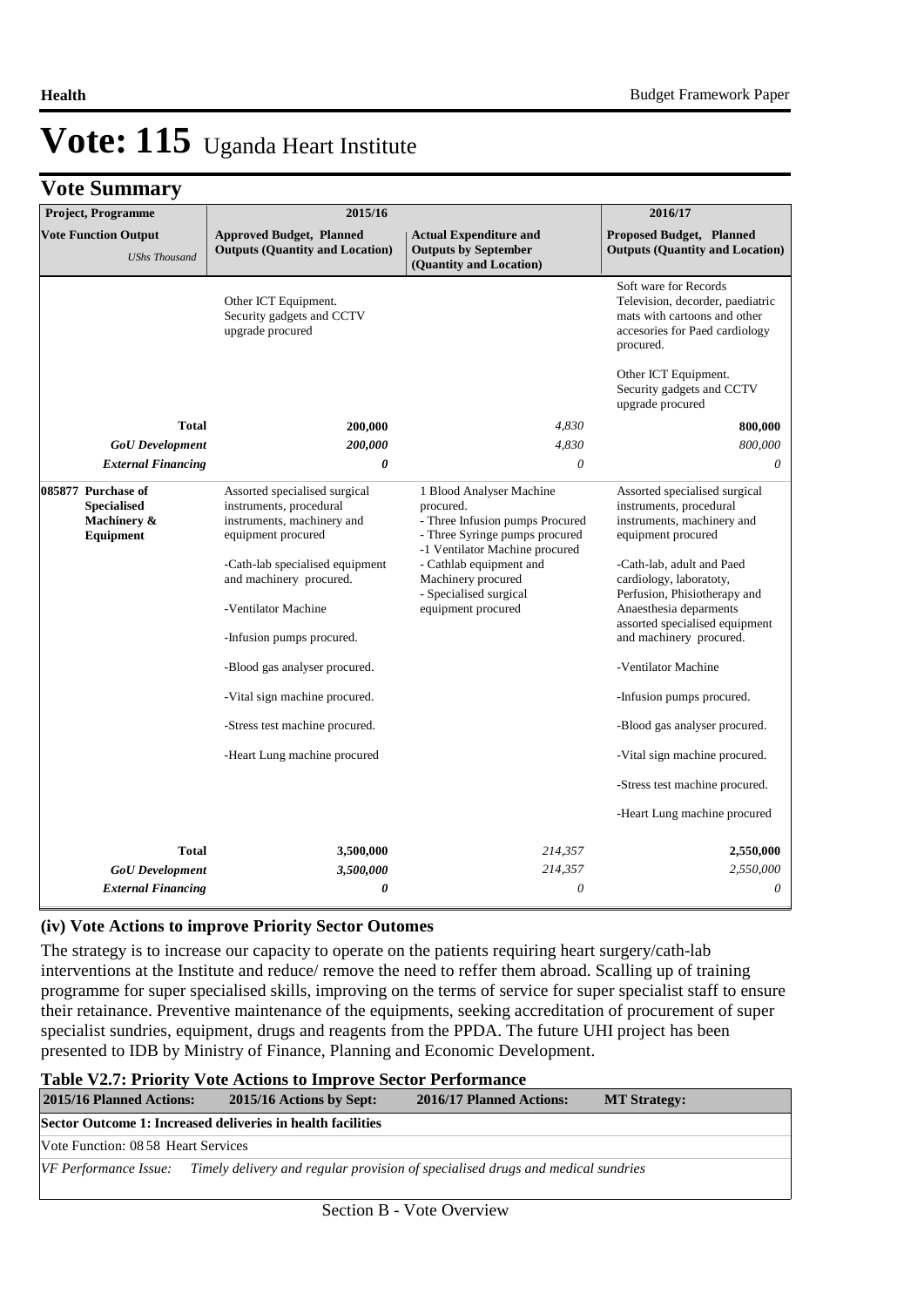|  | <b>Vote Summary</b> |
|--|---------------------|
|--|---------------------|

| 2015/16 Planned Actions:                                                                                                                                                                                      | 2015/16 Actions by Sept:                                                                                                                                                                                                        | 2016/17 Planned Actions:                                                                                                                                                                           | <b>MT Strategy:</b>                                                                                                                                                                                                                                                             |
|---------------------------------------------------------------------------------------------------------------------------------------------------------------------------------------------------------------|---------------------------------------------------------------------------------------------------------------------------------------------------------------------------------------------------------------------------------|----------------------------------------------------------------------------------------------------------------------------------------------------------------------------------------------------|---------------------------------------------------------------------------------------------------------------------------------------------------------------------------------------------------------------------------------------------------------------------------------|
| Procurement plan in place to<br>ensure timely availability of<br>quality specialised drugs,<br>chemicals, devices,<br>pacemaker implants and<br>sundries in quantities that are<br>in tandem with the demand. | Procurement plan in place to<br>ensure timely availability of<br>quality specialised drugs,<br>chemicals, devices, pacemaker<br>implants and sundries in<br>quantities that are in tandem<br>with the demand.                   | Continue with ensuring timely<br>availability of quality<br>specialised drugs, chemicals,<br>devices, pacemaker implants<br>and sundries in quantities that<br>are in tandem with the demand.      | Procurement of specialised<br>drugs, chemicals, sundries,<br>devices and implants<br>(Pacemakers). Fully equiping,<br>procurement of specialised<br>sundries and maintenance of<br>equipment, conducting of<br>research and outreach<br>programmes to the regional<br>hospitals |
| VF Performance Issue:                                                                                                                                                                                         | Understaffing                                                                                                                                                                                                                   |                                                                                                                                                                                                    |                                                                                                                                                                                                                                                                                 |
| 43 positions for critical staff<br>cleared by Ministry of Public<br>Service, and recruitment in<br>progress by the Health<br>Service Commission.                                                              | The Institute has subimitted<br>recruitment plans to the<br>relevant authorities in order to<br>fill the gap of 44%                                                                                                             | Submit recruitment plan for<br>approval and filling of vacant<br>posts at the UHI through<br>relevant offices (HSC, PSC,<br>MoPS, MoH)                                                             | Adequate recruitment of a full<br>structure that provides for the<br>right skill mix of staff,<br>motivating the available staff<br>and ensure retainance.                                                                                                                      |
|                                                                                                                                                                                                               | Sector Outcome 2: Children under one year old protected against life threatening diseases                                                                                                                                       |                                                                                                                                                                                                    |                                                                                                                                                                                                                                                                                 |
| Vote Function: 08.58 Heart Services                                                                                                                                                                           |                                                                                                                                                                                                                                 |                                                                                                                                                                                                    |                                                                                                                                                                                                                                                                                 |
| VF Performance Issue:                                                                                                                                                                                         | Training of staff                                                                                                                                                                                                               |                                                                                                                                                                                                    |                                                                                                                                                                                                                                                                                 |
| More technical staff will be<br>trained to ensure efficient and<br>effective running of the cath-<br>lab and the dedicated theatre.<br>This will include 2 cath-lab<br>tecchnicians and 2<br>cardiologists.   | The Institute has continued to<br>train more technical staff to<br>ensure efficient and effective<br>running of the cath-lab and the<br>dedicated theatre. This will<br>include 2 cath-lab tecchnicians<br>and 2 cardiologists. | More technical staff will be<br>trained to ensure efficient and<br>effective running of the cath-<br>lab and the dedicated theatre.<br>This will include 2 cath-lab<br>nurses and 2 cardiologists. | Involving of releant<br>stakeholders/Authorities in the<br>staff needs for UHI                                                                                                                                                                                                  |

## *V3 Proposed Budget Allocations for 2016/17 and the Medium Term*

*This section sets out the proposed vote budget allocations for 2016/17 and the medium term, including major areas of expenditures and any notable changes in allocations.* 

#### **Table V3.1: Past Outturns and Medium Term Projections by Vote Function\***

|                                  |                           |                        | 2015/16                            | <b>MTEF Budget Projections</b> |         |         |
|----------------------------------|---------------------------|------------------------|------------------------------------|--------------------------------|---------|---------|
|                                  | 2014/15<br><b>Outturn</b> | Appr.<br><b>Budget</b> | <b>Spent by</b><br><b>End Sept</b> | 2016/17                        | 2017/18 | 2018/19 |
| Vote: 115 Uganda Heart Institute |                           |                        |                                    |                                |         |         |
| 0858 Heart Services              | 4.909                     | 14.491                 | 1.508                              | 17.265                         | 113.310 | 131.995 |
| <b>Total for Vote:</b>           | 4.909                     | 14.491                 | 1.508                              | 17.265                         | 113.310 | 131.995 |

#### **(i) The Total Budget over the Medium Term**

2012/13 - 2.434b, 2013/14 - 7.961b, 2014/15 - 11.240b, 2015/16 - 13.923b, 2016/17 -94.600b, the increase in resource allocation is to improve the infrastructure and services of the Institute to provide convenient and affordable heart treatment to the local population and the region, and undertake necessary capital expenditures in order to transform the Institute into a Centre of Excellence

#### **(ii) The major expenditure allocations in the Vote for 2016/17**

There is no change in the expenditure allocation. These are on specialised equipment and consumables 2.5billion , other expenditures are on procurement of furniture and fittings. 4.0 billion. Set side speifically to boost heart surgeries by providing specialised catheterisation consumable and sundries, maintaintenance of the specialised machinery and equipment, utilities and training of highy skilled labour, telemedicine and teleconfrencing costs.

#### **(iii) The major planned changes in resource allocations within the Vote for 2016/17**

Section B - Vote Overview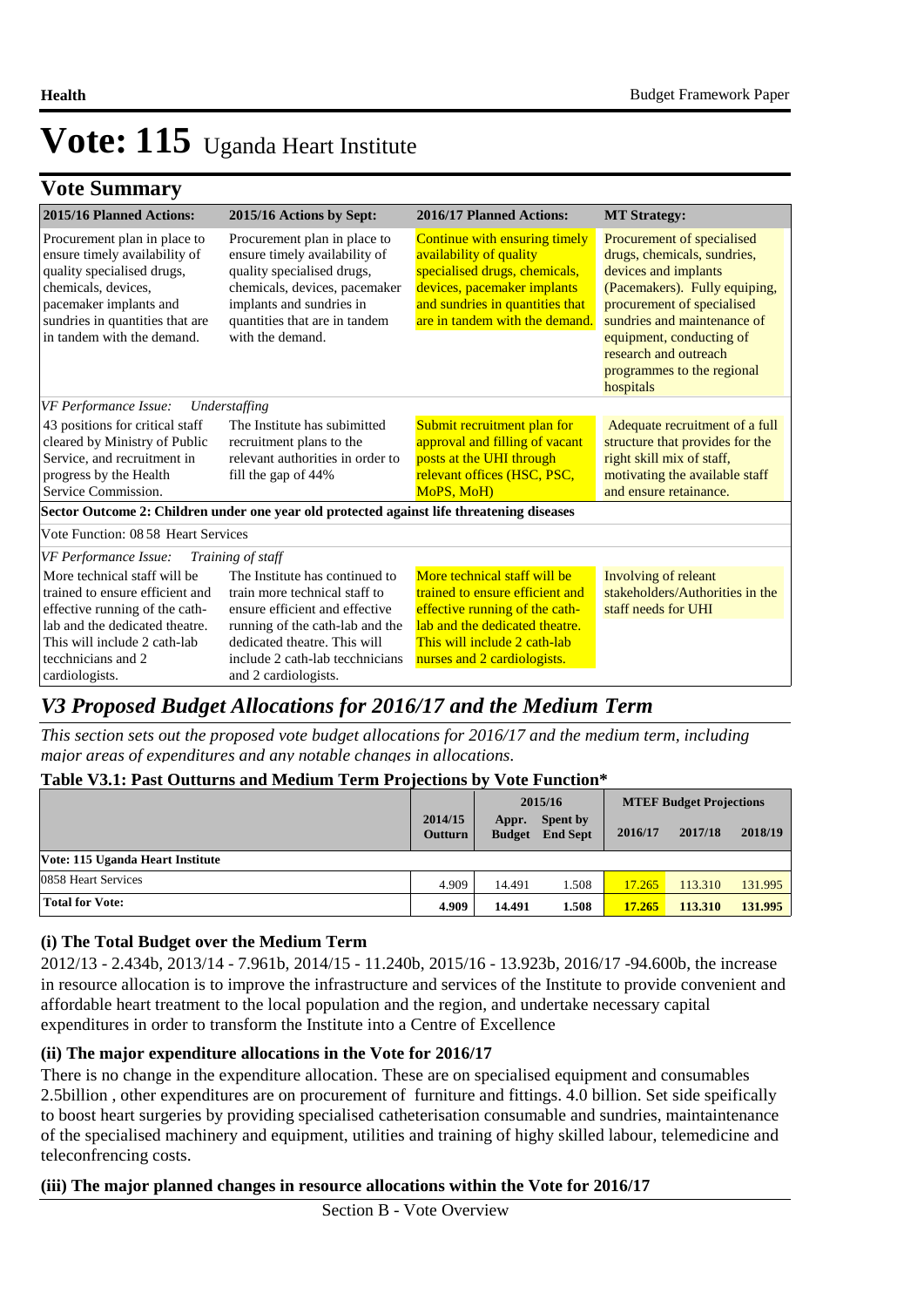### **Vote Summary**

The patient load is on the increase and we have taken on more complex treatment to reduce on the needs to refer patients abroad. Heart services are among the goals of the NDP specifically strategy 2 which is in line with controlling mortality arising from non-communicable diseases ad thus UHI improved medical expenses through complex drugs enhance control and overall management of heart diseases and referrals abroad

| 2016/17                                                                                                                                                                                                                                            | Changes in Budget Allocations and Outputs from 2015/16 Planned Levels:<br>2017/18                                                                                                                                                     | 2018/19                                                                                                                                                                                                                                                                                                               | <b>Justification for proposed Changes in</b><br><b>Expenditure and Outputs</b>                                                                                                                                                                                                                                                                                                                         |
|----------------------------------------------------------------------------------------------------------------------------------------------------------------------------------------------------------------------------------------------------|---------------------------------------------------------------------------------------------------------------------------------------------------------------------------------------------------------------------------------------|-----------------------------------------------------------------------------------------------------------------------------------------------------------------------------------------------------------------------------------------------------------------------------------------------------------------------|--------------------------------------------------------------------------------------------------------------------------------------------------------------------------------------------------------------------------------------------------------------------------------------------------------------------------------------------------------------------------------------------------------|
| Vote Function: 0802 Heart Services                                                                                                                                                                                                                 |                                                                                                                                                                                                                                       |                                                                                                                                                                                                                                                                                                                       |                                                                                                                                                                                                                                                                                                                                                                                                        |
| Output:<br>0858 02 Heart Care Services                                                                                                                                                                                                             |                                                                                                                                                                                                                                       |                                                                                                                                                                                                                                                                                                                       |                                                                                                                                                                                                                                                                                                                                                                                                        |
| <b>UShs Bn:</b>                                                                                                                                                                                                                                    | $-0.716$ UShs Bn:                                                                                                                                                                                                                     | 1.894 UShs Bn:<br>2.894                                                                                                                                                                                                                                                                                               |                                                                                                                                                                                                                                                                                                                                                                                                        |
| Funding to boost more open The patient load is on the<br>heart surgery                                                                                                                                                                             | increase and we have taken<br>on more complex treatment<br>to reduce on the needs to                                                                                                                                                  | The patient load ins on the<br>increase and we have taken<br>on more complex treatment<br>to reduce on the needs to                                                                                                                                                                                                   |                                                                                                                                                                                                                                                                                                                                                                                                        |
|                                                                                                                                                                                                                                                    | refer patients abroad                                                                                                                                                                                                                 | refer patients abroad                                                                                                                                                                                                                                                                                                 |                                                                                                                                                                                                                                                                                                                                                                                                        |
| Output:                                                                                                                                                                                                                                            | 0858 04 Heart Institute Support Services                                                                                                                                                                                              |                                                                                                                                                                                                                                                                                                                       |                                                                                                                                                                                                                                                                                                                                                                                                        |
| <b>UShs Bn:</b>                                                                                                                                                                                                                                    | 3.523 UShs Bn:<br>There is need for more<br>staffing at all cadres to<br>enhance service delivery<br>levels needs for support<br>will increase                                                                                        | 1.000 UShs Bn:<br>There is need for more<br>staffing at all cadres to<br>enhance service delivery<br>and thus with increased staff and thus with increased staff<br>levels needs for support<br>inputs like operational costs inputs like operational costs<br>will increase                                          | 2.000 The increase is to carter for the<br>operational costs for the wide range of<br>the super specialised nature of the<br>working environment especially<br>maintenance of equipment. A motivated<br>staff will lead to quality services and<br>thus the quality of disease management<br>at the UHI will go high                                                                                   |
| Output:                                                                                                                                                                                                                                            | 0858 72 Government Buildings and Administrative Infrastructure                                                                                                                                                                        |                                                                                                                                                                                                                                                                                                                       |                                                                                                                                                                                                                                                                                                                                                                                                        |
| <b>UShs Bn:</b><br>There is need to reserve<br>funds for developing plans<br>for a six level block in an<br>event the planned IDB loan<br>for a stand alone fails.<br>Secondly, there is need to<br>develop a strategic plan for<br>the Institute. | $0.400$ UShs Bn:<br>Initial construction works<br>for the UHI Home started.<br>(Plan A IDB loan USD<br>$65M$ ). Plan B is<br>construction of a six $(6)$<br>level block in a phased<br>manner for both<br>construction and equipping) | 93.106 UShs Bn:<br><b>Construction works</b><br>continues; Phase 2 of plan<br><b>B</b> is USD 5M Procure<br>transport for administration<br>and support service<br>departments; Procure<br>specialised equipment and<br>machinery for the wards and<br>units; Procure ICT<br>equipment and furniture and<br>fittings. | <b>108.580</b> The Institute has a plan of constructing<br>a stand alone Home to cater for patient<br>care, teaching, training, research and<br>accommodation for critical staff, fellows<br>and visiting faculty (USD 65M). This<br>project is under consideration by IDB.<br>However in an event where the above<br>option fails, there is need to construct a<br>$six(6)$ level block as an option. |
| Output:                                                                                                                                                                                                                                            | 0858 76 Purchase of Office and ICT Equipment, including Software                                                                                                                                                                      |                                                                                                                                                                                                                                                                                                                       |                                                                                                                                                                                                                                                                                                                                                                                                        |
| <b>UShs Bn:</b><br>Considering the increase in No much anticipated<br>install soft ware that will be since the Institute is<br>used in the records<br>department for data<br>collection, keeping accurate works in Mulago                          | $0.600$ UShs Bn:<br>due to construction/civi                                                                                                                                                                                          | 0.000 UShs Bn:<br>No much anticipated<br>patient load, there is need to purchase of these equipment purchase of these equipment<br>since the Institute is<br>currenty in space limitations currenty in space limitations<br>due to construction/civi<br>works in Mulago                                               | $0.000$ The increament is a one off speciffically<br>for the procurement of records soft ware                                                                                                                                                                                                                                                                                                          |
| record and track of patients,                                                                                                                                                                                                                      |                                                                                                                                                                                                                                       |                                                                                                                                                                                                                                                                                                                       |                                                                                                                                                                                                                                                                                                                                                                                                        |
| services provides and                                                                                                                                                                                                                              |                                                                                                                                                                                                                                       |                                                                                                                                                                                                                                                                                                                       |                                                                                                                                                                                                                                                                                                                                                                                                        |
| overall outputs.                                                                                                                                                                                                                                   |                                                                                                                                                                                                                                       |                                                                                                                                                                                                                                                                                                                       |                                                                                                                                                                                                                                                                                                                                                                                                        |
| Output:                                                                                                                                                                                                                                            | 0858 77 Purchase of Specialised Machinery & Equipment                                                                                                                                                                                 |                                                                                                                                                                                                                                                                                                                       |                                                                                                                                                                                                                                                                                                                                                                                                        |
| <b>UShs Bn:</b><br>No much anticipated<br>purchase of these equipment load there is need for more<br>since the Institute is<br>currenty in space limitations                                                                                       | -0.950 UShs Bn:<br>Due the increased patient<br>specialized medical<br>equipment to conduct more                                                                                                                                      | 2.050 UShs Bn:<br>3.040<br>Due the increased patient<br>load there is need for more<br>specialized medical<br>equipment to conduct more                                                                                                                                                                               | The better the quality of diagnosis and<br>care the more lives saved and hence<br>reduced referrals abroad which thus<br>necessitates state of the art equipment                                                                                                                                                                                                                                       |
| due to construction/civi                                                                                                                                                                                                                           | closed and open seurgeries                                                                                                                                                                                                            | closed and open seurgeries                                                                                                                                                                                                                                                                                            |                                                                                                                                                                                                                                                                                                                                                                                                        |

**Table V3.2: Key Changes in Vote Resource Allocation**

Section B - Vote Overview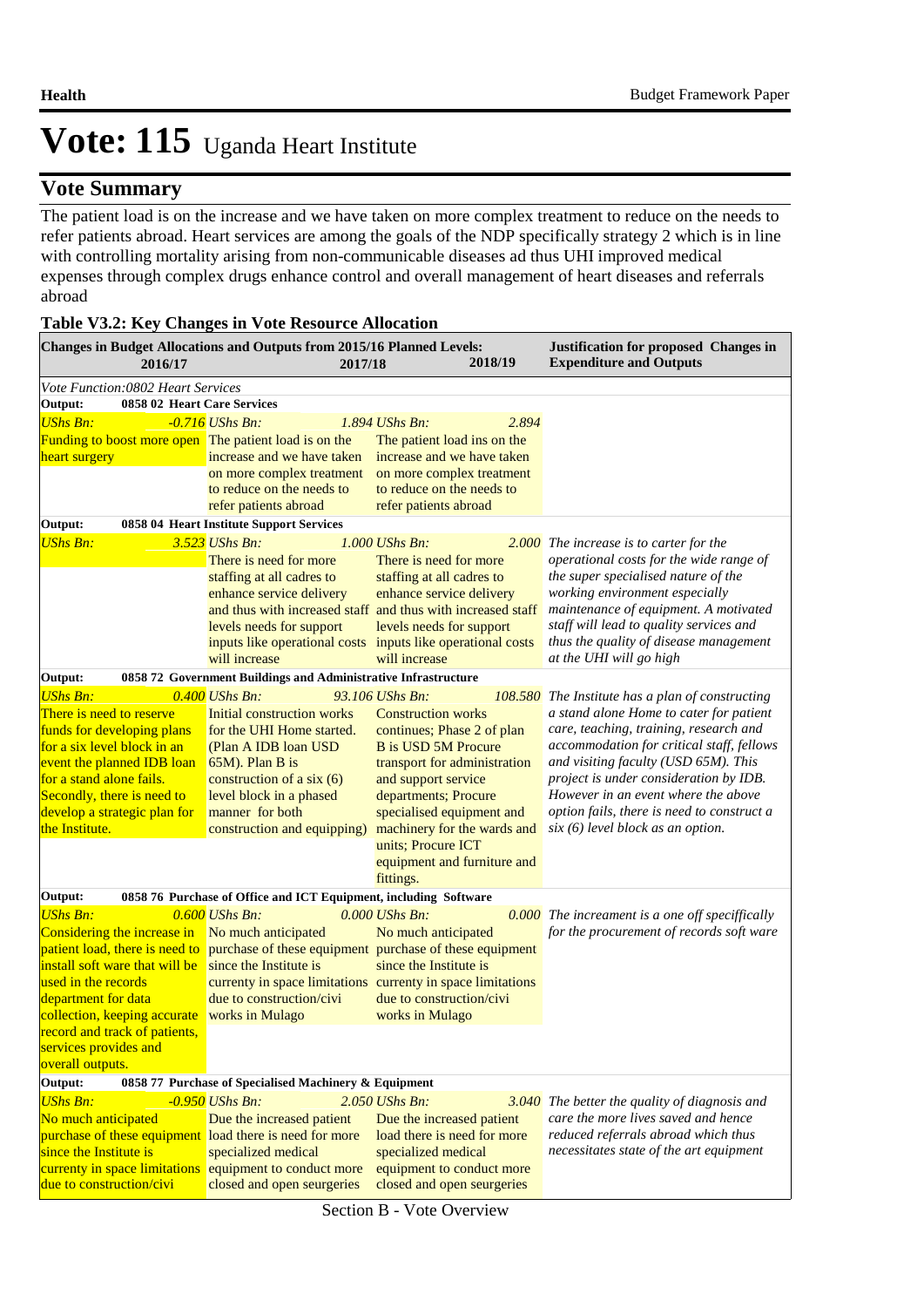### **Vote Summary**

| 2016/17                | <b>Changes in Budget Allocations and Outputs from 2015/16 Planned Levels:</b><br>2018/19<br>2017/18 |                                    | <b>Justification for proposed Changes in</b><br><b>Expenditure and Outputs</b> |  |
|------------------------|-----------------------------------------------------------------------------------------------------|------------------------------------|--------------------------------------------------------------------------------|--|
| <u>works in Mulago</u> | thereby reducing referals<br>abroad                                                                 | thereby reducing referals<br>abroa |                                                                                |  |

### *V4: Vote Challenges for 2016/17 and the Medium Term*

1. UNFUNDED PRIORITIES FOR F/Y 2016/17 *This section sets out the major challenges the vote faces in 2016/17 and the medium term which the vote has been unable to address in its spending plans.*

 $\Box$ Construction and equipping a six level block to solve the very bad congestion and space shortage at the Uganda Heart Institute (USD 15M)

 $\Box$  Funds to facilitate 3 expatriate staff to support the coronary bypass and valve surgery plus the Cardiac Catheterisation Interventions at the Uganda Heart Institute so as to fully operationalise the present capacity in order to remove the need to refer patients abroad.

With this team in place, the number of operations done per year can increase from 300 to 400 which if done abroad would cost USD 8M yet there is the benefit of building our capacity, ensuring training for the local team, stimulating high level research in the field of heart disease, attracting of income from the neighbouring countries besides the national pride.

The unit cost is USD 200,000 per expatriate per year catering for air tickets, accommodation, upkeep, transportation and insurance. The total for the three expatriates is USD 600,000. This arrangement will run for three years.

 $\Box$  A second Ambulance for transportation of patients from the operating theatre and Catheterisation Laboratory to the ICU/CCU in the Uganda Cancer Institute during the relocation period. All post operative patients will be managed within for 24 hours within the present location and thereafter they will be transferred to a new ICU arranged in the Uganda Cancer Institute for the rest of the care. The Institute has one ambulance and therefore needs a back-up. (UGX 600M)

 $\Box$  A stand alone Home to cater for patient care, teaching, training, research and accommodation for critical staff, fellows and visiting faculty (USD 65M). This project is under consideration by IDB.

#### 2. BOTTLENECKS/CHALLENGES HINDERING SERVICE DELIVERY

□ Funding gap for operationalisation of the Catheterisation laboratory and operating theatre. The high costs of the super specialised sundries which are all imported, making service delivery expensive. The deficit is USD 1M.

 $\Box$ Costs of hiring 3 expatriates as agreed in the presidential initiative of USD 600,000 per year. This was and is intended to build the Uganda Heart Institute's capacity so as to reduce referrals abroad which are far more costly.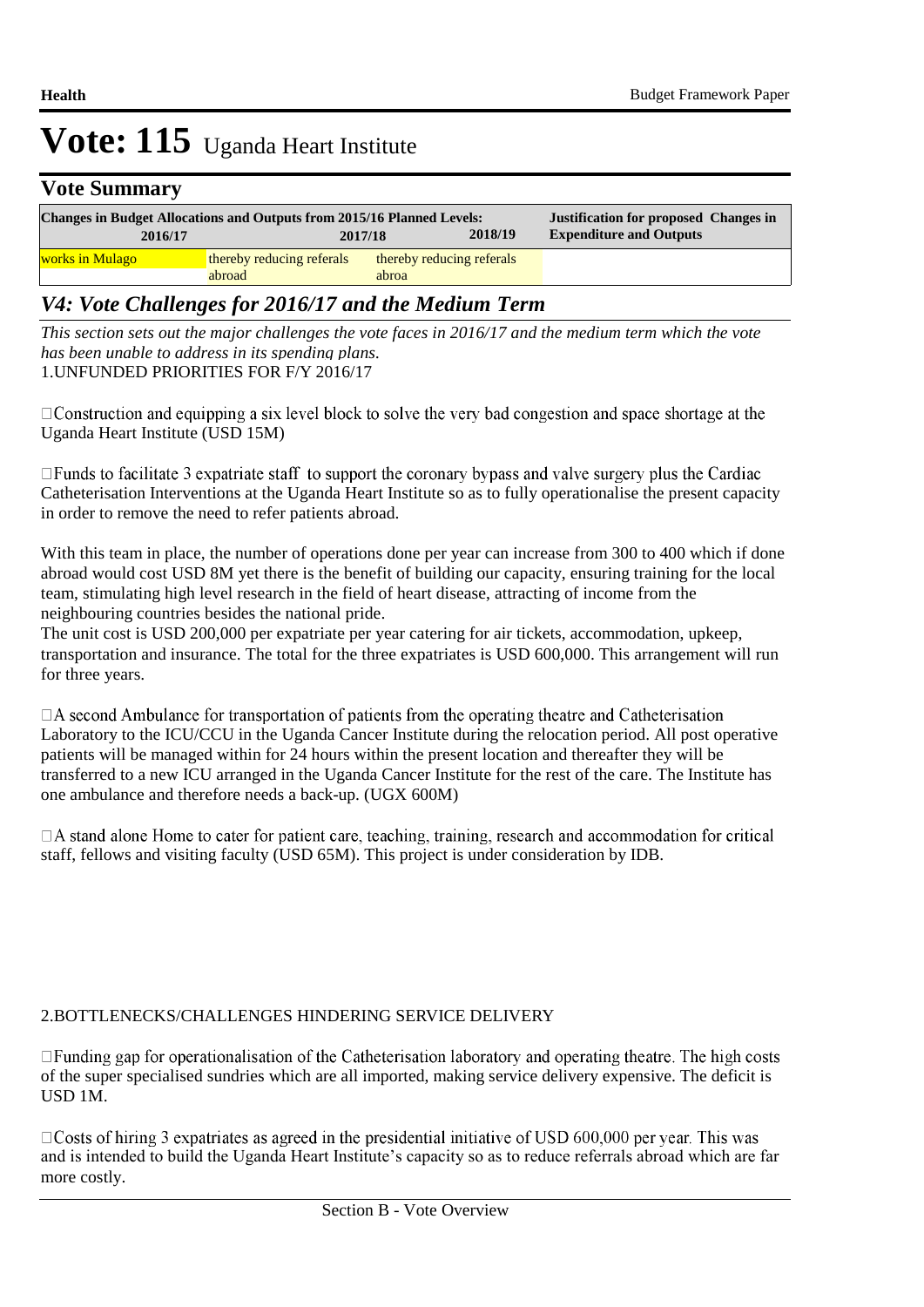### **Vote Summary**

 $\square$  Space challenges for clinical, teaching, research and operational purposes. The Institute is grossly overcrowded to the extent that even stores are kept in the open.

 $\square$  Low attraction of super specialists especially Intensivists for critical care management.

 $\Box$  Limited wage bill to recruit critical staff like the nurses. The nursing staffing level is inadequate to guarantee quality care across the 24 hours. Staffing level is at 51%

 $\Box$  The inadequate non-wage bill to cover the utilities and other appropriation costs

#### **Table V4.1: Additional Output Funding Requests**

| <b>Additional Requirements for Funding and</b><br><b>Outputs in 2016/17:</b>                                                                                                                                  | <b>Justification of Requirement for</b><br><b>Additional Outputs and Funding</b>                                                                                                                                                                                                                                                                                                                                                                                                                 |  |  |
|---------------------------------------------------------------------------------------------------------------------------------------------------------------------------------------------------------------|--------------------------------------------------------------------------------------------------------------------------------------------------------------------------------------------------------------------------------------------------------------------------------------------------------------------------------------------------------------------------------------------------------------------------------------------------------------------------------------------------|--|--|
| <i>Vote Function:0802 Heart Services</i><br>0858 02 Heart Care Services<br>Output:                                                                                                                            |                                                                                                                                                                                                                                                                                                                                                                                                                                                                                                  |  |  |
| <b>UShs Bn:</b><br>The number of heart patients operated on both in the theatre<br>and the cath-lab will increase. The same will happen to the<br><b>ICU/CCU</b> , general wards and the investigative areas. | Treatment of heart patients is a costly procedure. Enhancing this<br>service will reduce costly referrals abroad. UHI has capacity to<br>operate a minimum of 300 children having heart problems and<br>over 500 cardiac catherisation procedures. The cost of each<br>procedure is US dollars 5,000 at the Institute compared to US<br>dollars 20,000 if the patients were to be referred abroad. There is<br>therefore a lot of cost saving of capital flight by funding<br>procedures at UHI. |  |  |

*This section discusses how the vote's plans will address and respond to the cross-cutting policy, issues of gender and equity; HIV/AIDS; and the Environment, and other budgetary issues such as Arrears and NTR..* 

#### **(i) Cross-cutting Policy Issues**

*(i) Gender and Equity*

| <b>Objective:</b> Heart services are offered to all people regardless of age or gender to all patients in need.                                                                         |
|-----------------------------------------------------------------------------------------------------------------------------------------------------------------------------------------|
| <i>Issue of Concern</i> : 1. Maternity leave which affects mostly the nursing division. When many young<br>nurses deliver at the same time and get maternity and annual leave combined. |
| <b>Proposed Intervensions</b>                                                                                                                                                           |
| Encouraging recruitment of some male nurses to fill the gap and creating room for breastfeeding<br>mothers (staff).                                                                     |
| 0.02<br><i>Budget Allocations</i> UGX billion                                                                                                                                           |
| <i>Performance Indicators</i> 1. Number of male nurses recruited. 2. Room available                                                                                                     |
| <i>Issue of Concern:</i>                                                                                                                                                                |
| <b>Proposed Intervensions</b>                                                                                                                                                           |
| <i>Budget Allocations</i> UGX billion                                                                                                                                                   |
| Performance Indicators                                                                                                                                                                  |
| <b>Objective:</b> Heart services are offered to all people regardless of age or gender to all patients in need.                                                                         |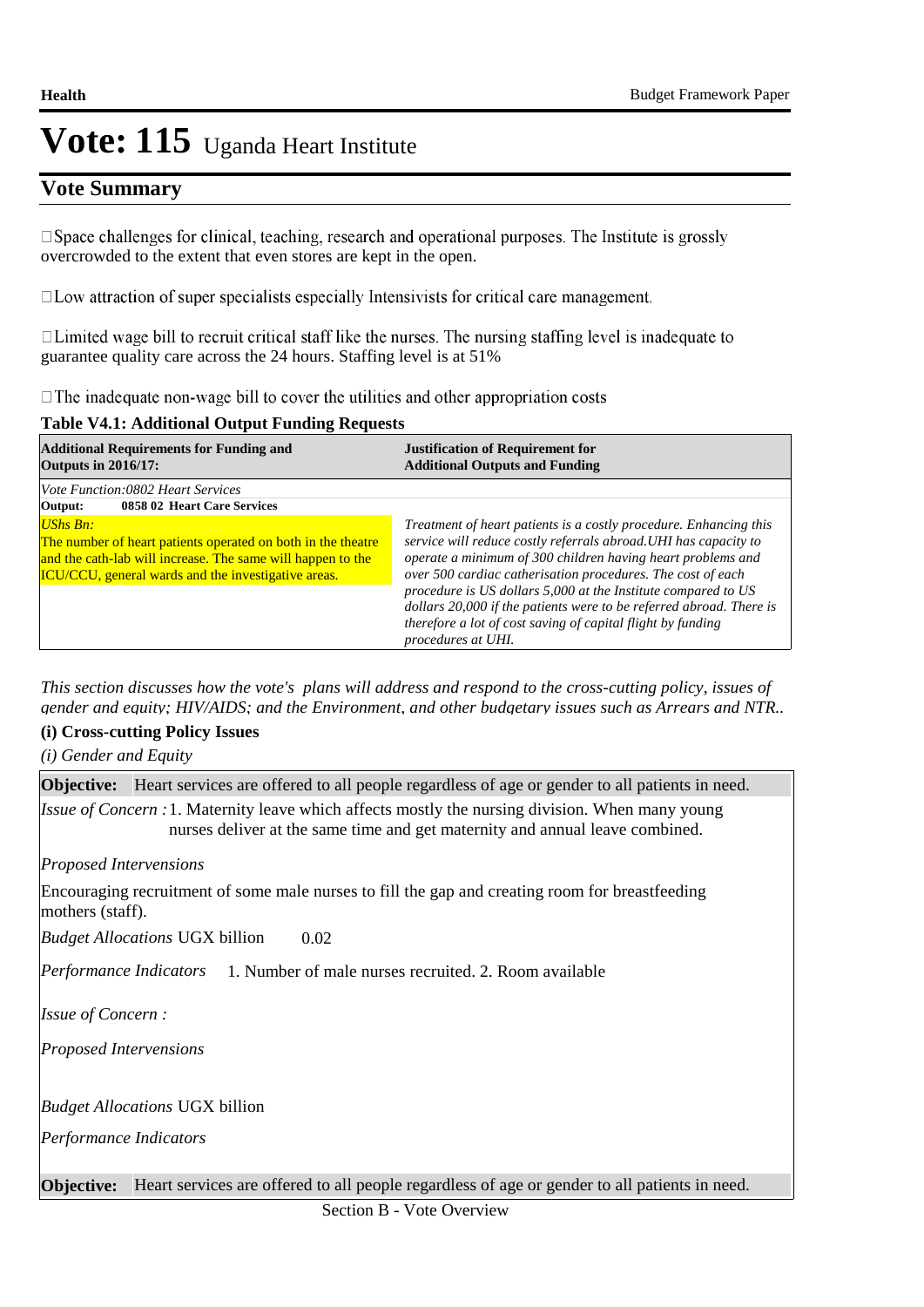### **Vote Summary**

*Issue of Concern* : 1. Maternity leave which affects mostly the nursing division. When many young nurses deliver at the same time and get maternity and annual leave combined.

#### *Proposed Intervensions*

Encouraging recruitment of some male nurses to fill the gap and creating room for breastfeeding mothers (staff).

0.02 *Budget Allocations*  UGX billion

Performance Indicators 1. Number of male nurses recruited. 2. Room available

*Issue of Concern :*

*Proposed Intervensions* 

*Budget Allocations*  UGX billion

*Performance Indicators*

#### *(ii) HIV/AIDS*

**Objective:** Advocating for Male Circumcision, ensuring constant supply of laboratory and medicines and medical supplies for HIV/AIDS

*Issue of Concern :*

*Proposed Intervensions* 

*Budget Allocations*  UGX billion

*Performance Indicators*

#### **Objective:** HIV/AIDS prevention will be enhanced through the elimination of Mother to Child Transmission

*Issue of Concern :* Accidental injuries (needle or instrument pricks)

*Proposed Intervensions* 

1. To be able to give staff protective gear. 2. To be able to screen and establish the status of those injured at work. 3. Provide prophylactic treatment for the sero-negative and full treatment for the positive.

0.03 *Budget Allocations*  UGX billion

Performance Indicator: Availability of protective gear, testing kits and arrangements with Mulago Hospital and related partners for HIV/AIDS care *Performance Indicators*

*(iii) Environment*

**Objective:** Uganda Heart Institute ensures that medical waste is disposed off in an environmentaly friendly manner and in line with the guidelines.